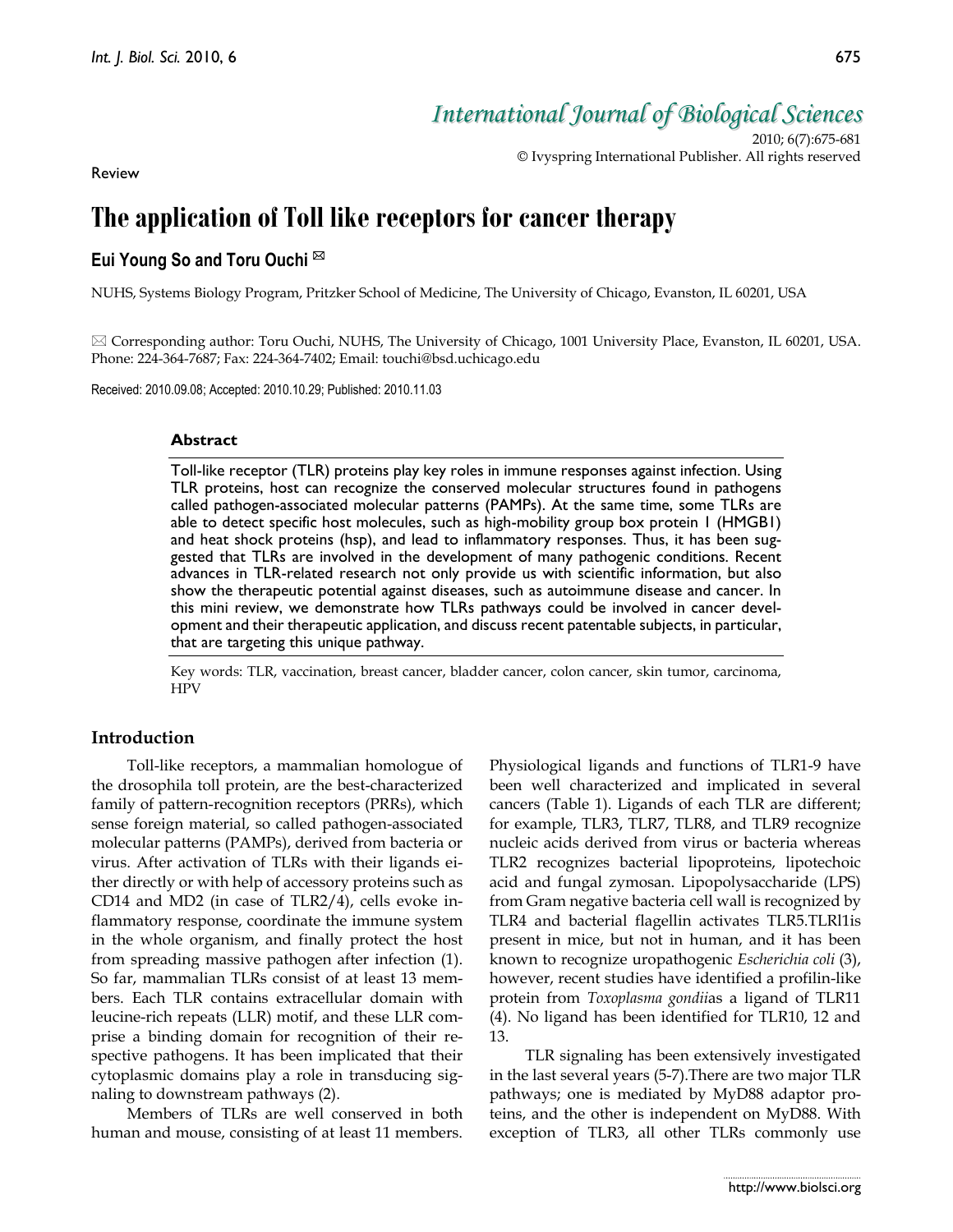MyD88 as the downstream adopter protein. Generally, upon activation with their individual ligands, activated TLRs recruit MyD88, leading to subsequent activation of the downstream targets, those including NF-KB (a nuclear factor of kappa light polypeptide gene enhancer in B-cells), mitogen-associated protein (MAP) kinase and interferon regulatory factors (IRFs). TLR3 and TLR4 induce NF- $\kappa$ B activation through the TIR domain-containing adaptor inducing IFN- (TRIF) to activate downstream signaling. TLR-mediated activation of these molecules results in the production of antiviral type 1 interferon, proinflammatory cytokines and chemokines (Fig 1). Recognition of PAMPs by TLR-expressing cells result in acute responses necessary to clear the pathogens in host. However, it has been also known that TLRs are involved in pathogenesis of autoimmune, chronic inflammatory and infectious diseases (8, 9). The accumulating evidences indicate that multiple chronic inflammatory diseases caused by infection are associated with TLRs, leading to cancer development

(10-13), and that downstream molecules of TLR signaling pathway are often involved in the tumorigenic inflammatory response. Previously, one group of researchers found that MyD88 is required in a cell-autonomous fashion for RAS-MAPK signaling, leading to carcinogenesis (14). These results support an idea that MyD88 plays an important role not only in the pathway of TLR-mediated inflammation, but also in RAS-MAPK signaling, cell-cycle control, and cell transformation. NF-KB is also a well-known transcriptional factor for innate and adaptive immunity and plays a crucial role in inflammation against infectious molecules. Thus, NF-KB signaling pathway is likely a link between chronic inflammation and tumor development (15), which are supported by observation that constitutively active  $NF-\kappa B$  is often found in a number of human malignancies (16, 17). Recent studies have directly demonstrated that NF-KB plays a pivotal role in TLRs-induced tumorigenesis when TLRs are activated by their ligand (15, 18).

| <b>TLRs</b>      | Natural Ligand-origin                     | <b>Expressing cancer cells and tissues</b> | <b>References</b> |
|------------------|-------------------------------------------|--------------------------------------------|-------------------|
| TLR1             | Triacyl Lipopeptides-Bacteria             | Colon cancer                               | (47)              |
|                  | Soluble factor-Neisseria meningitidis     |                                            |                   |
| TLR <sub>2</sub> | Lipoprotein-various pathogens             | Colon cancer                               | (48)              |
|                  | Peptidoglycan-Gram+bacteria               | Gastric cancer                             | (49)              |
|                  | Lipoteichoic acid-Gram+bacteria           | Hepatocellular carcinoma                   | (50)              |
|                  | Zymosan-Fungi                             |                                            |                   |
|                  | Heat-shock protein 70-host                |                                            |                   |
| TLR3             | Double stand RNA-Virus                    | <b>Breast cancer</b>                       | (33)              |
|                  |                                           | Colon cancer                               | (47)              |
|                  |                                           | Melanoma                                   | (51)              |
|                  |                                           | Hepatocellular carcinoma                   | (50)              |
| TLR4             | Lipopolysaccharide-Gram negative bacteria | Breast cancer                              | (52)              |
|                  | Envelope protein-MMTV                     | Colon cancer                               | (47)              |
|                  | Oligosaccharides of hyaluronic acid-Host  | Melanoma                                   | (53)              |
|                  | Heat-shock protein 60/70-Host             | Gastric cancer                             | (54)              |
|                  |                                           | Lung cancer                                | (10)              |
|                  |                                           | Hepatocellular carcinoma                   | (50)              |
|                  |                                           | Ovarian cancer                             | (55)              |
| TLR5             | Flagellin-Bacteria                        | Gastric cancer                             | (54)              |
|                  |                                           | Cervical squamous cell carcinomas          | (56)              |
| TLR6             | Diacyl lipoproteins-mycoplasma            | Hepatocellular carcinoma                   | (50)              |
| TLR7             | Single-strand RNA-virus                   | Chronic lymphocytic leukemia               | (57)              |
| TLR8             | Single-strand RNA-virus                   |                                            |                   |
| TLR9             | CpG-containing DNA-Bacteria and virus     | <b>Breast cancer</b>                       | (58)              |
|                  |                                           | Gastric cancer                             | (54)              |
|                  |                                           | Hepatocellular carcinoma                   | (50)              |
|                  |                                           | Cervical squamous cell carcinomas          | (59)              |
|                  |                                           | Glioma                                     | (60)              |
|                  |                                           | Prostate cancer                            | (61)              |

**Table 1.** TLR ligands and expression in various tumor cells and tissues.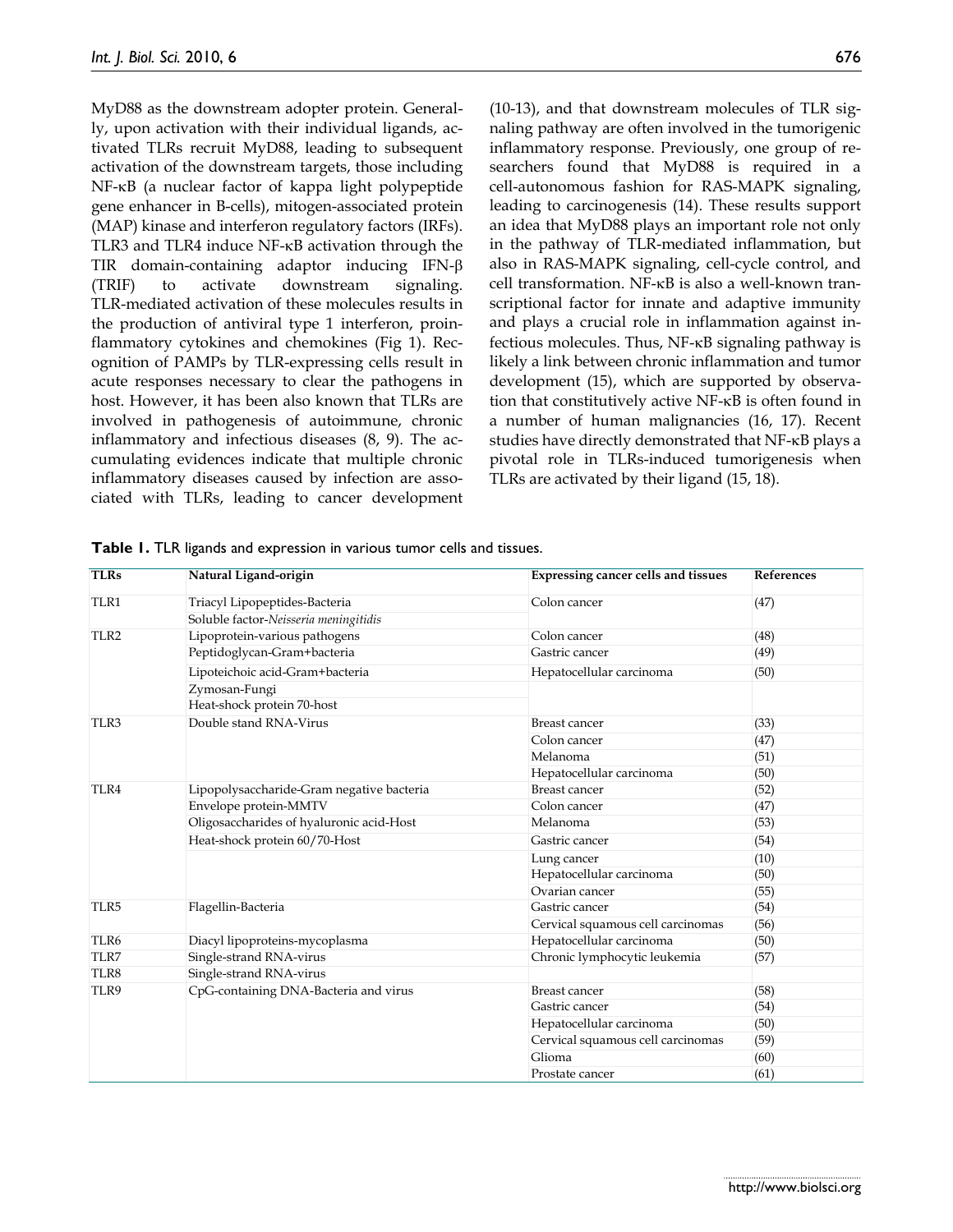

**Fig 1. Diagram of TLR signaling pathways.** TLRs localize to different subcellular compartments according to the molecular nature of the relevant ligands. TLR3, TLR7/8 and TLR9 are located at endolysosomal compartment and recognized dsRNA or ssRNA or unmethylated CpG DNA, respectively. In contrast, TLR2, TLR4, TLR5, and TLR11 are mainly displayed on plasma membrane and recognize indicated ligands. TLR2/1 heterodimers respond to triacyl lipopeptide, while TLR2/6 heterodimers recognize diacyl lipopeptide. CD14 and MD-2 are accessory proteins required for LPS/TLR4 ligation. Following ligation with their respective ligands, TLRs recruit downstream adaptor molecules, such as MyD88 (all TLRs except TLR3) and TRIF (TLR3 and TLR4), to activate IRAK4, TRAF6 and IKK $\varepsilon$ /TBK1. These sequentially activate signaling pathway of NF-KB, p38 MAPK and JNK, leading to a series of specific cellular responses related to cell survival, proliferation and inflammation. IRF3 and 7 are also activated downstream of TLR3, 7, 8 and 9. These signaling mediate the production of type 1 interferon and antiviral immune responses. **MyD88**:Myeloid differentiation primary-response protein 88, **IRAK**:IL-1R-associated kinase, **TRAM**:TRIF-related adaptor molecules, **TIRAP**:TIR domain containing adaptor protein, **TRAF**:TNF receptor-associated factor, **TAB**:TGF- activated kinase 1/MAP3K7 binding protein, **TAK**:TGF--activated kinase,**IKK**:inhibitor of kappa light polypeptide gene enhancer in B-cells kinase, **MIKK**:mitogen-activated protein kinase kinase.

Elevated expression of some TLRs has been reported in many tumor cells, tissues or tumor cell lines (Table 1). TLR4 is over-expressed in human and mouse inflammation-associated colorectal neoplasia, and TLR4-deficient mice are markedly protected from colon carcinogenesis, suggesting that expression of TLRs on tumor cells promotes tumor progression directly or indirectly (19). Therefore, determination of

distribution or tumor-specific expression of TLR and response of those cells to TLR ligand in specific types of tumor should be informative in terms of strategy for cancer therapy.

As stated above, while expression of TLR often leads to tumor progression, TLR-mediated signaling also enhances the anti-cancer immunity and proteins in TLR signaling pathway are often considered as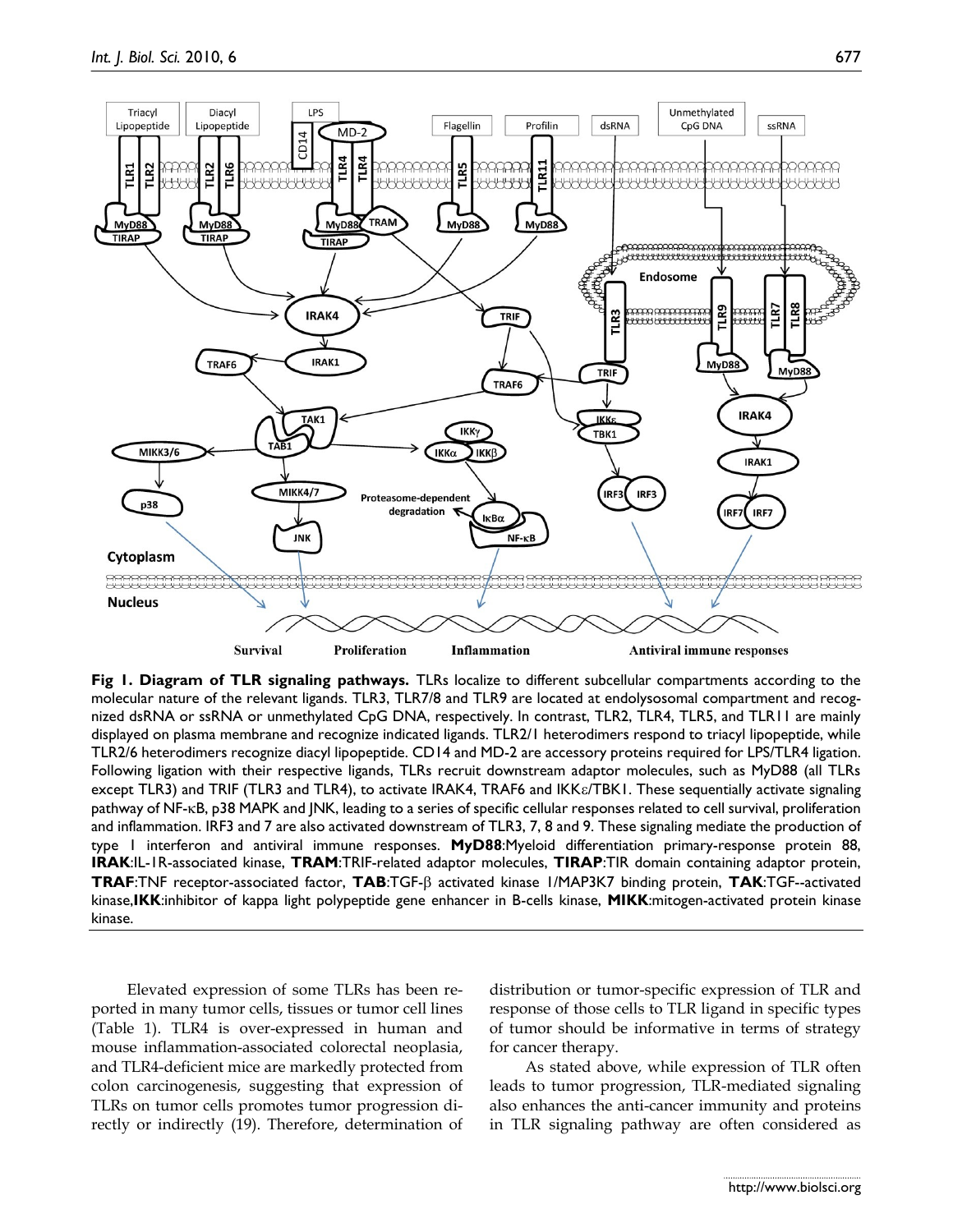important targets for therapy against cancer (20). Because tumor antigens are sometimes tolerant in cancer patients, it is important for anti-cancer therapy to evoke effective immune response by antigen presenting cells (APCs), such as DCs, against antigens from tumor cells (10).

Recent development in TLR-related application for cancer therapy include detection of different levels of TLR protein and their activity in tumor tissues, potential strategy of treatment using TLR agonist to induce immune function of specific cells against tumor antigens, and development of new TLR agonist to bust anti-cancer effects. However, because some studies have described that tumorigenic conditions are promoted by TLR-associated signaling, TLR antagonists should be also considered as anti-cancer drug for specific cancer.

#### **TLR2 & TLR4**

It has been known that TLR expression in many tumors or cell lines was up-regulated (21). Also, in some tumor models, polymorphisms of TLR2 and 4 have been known to influence the risk of cancer, implicating that genetic variation in specific TLR may be associated with specific tumor progression (22).

TLR4 has been known as indicative molecule for detection of predisposition to a cancer (23, 24). It is now clear that anticancer effect by *Bacillus Calmette-Guerin* cell wall skeleton (BCG-CWS) is mediated by both TLR2 and TLR4 (25). Recently, Lionel et al described *in vitro* method of assessing the sensitivity of a subject to a treatment of cancer, in particular to a chemotherapeutic treatment (26). This method involves detection of a mutated TLR4 nucleic acid as well as an abnormal TLR4 expression, being indicative of a resistance to treatment for cancer. They also claimed the method of determining a predisposition to a cancer or an increase probability of developing tumor in cancer patients. Their method comprised the detection of the presence of a mutated TLR4 sequence comprising a point mutation, preferably a single nucleotide polymorphism (SNP) leading to the substitution of asparagine by glycine at position 299 or of threonine by isoleucine at position 399. Finally, they describe a method for screening compounds useful for cancer therapy in a subject having a mutated TLR4 through determining the ability of a test compound to modulate the expression or activity of TLR4 or the relocalization to tumour cell plasma membrane of TLR4 ligands.

Recent patent by Baylin et al claimed very interesting diagnostic method for early detection of colon cancer (27). By comparing isogenic cells to cancer cells, they found a series of genes with hypermethlyated CpG island in cancer cells. Among these genes, CpG island in promoter of TLR2 was hypermethylated and we can predict TLR2 gene-silencing in primary cancer cells, suggesting TLR genes can be used to detect development of cancer, as well as pre-cancer.

Additionally, Hoon et al suggested some methods to detect the expression of TLR genes on melanoma cell (28). Based on information of expression, they claimed a method of modulating TLR gene expression using TLR agonists and a method of inhibiting melanoma cell migration using TLR antagonists. Therefore, we can diagnoses predisposing condition and predict development of cancer in patients by detection TLR2  $& 4$  expression and silencing in tissues through method as described above. These methods can provide parameters for exact diagnosis of tumor progress and information from above are important to develop new method for treatment against disease.

# **TLR3**

As described above, double-stranded RNA is recognized by TLR3 in normal cells or cancer cells. Several chemically synthesized dsRNAs (polyA-U or polyI-C) have been used in preclinical study and previous data showed that these dsRNA could induce type 1 interferon production by blood mononuclear cells and that injection of these molecules enhances functions of the natural killer cells in vitro (29, 30). Also, type 1 interferon has a critical role in TLR3-mediated tumor suppression in mouse prostate tumors models (31). Furthermore, there are studies suggesting that TLR3 triggers apoptosis of human prostate cells and breast cancer cells (32, 33). Because apoptosis may be a potent mechanism of eliminating tumor cells, these previous results suggest that TLR3 or TLR3 ligands may be very useful tool for cancer therapy.

Recently, one group developed a method to enhance the therapeutic efficacy of dsRNA (34). They claimed methods of treating cancers using TLR3 agonist (polyA-U and polyI-C), by assessing the expression of a TLR3 receptor by cancer cells. Their invention is composed of two parts; one is the detection of TLR3 expression in cancer cells by specific TLR3 antibody (or fragment of antibody) and TLR3-specific primer (or probe). Secondary, they invented specific method to treat cancer patient who have TLR3 positive cancer cell or tissue. They showed that overexpression of TLR3 in tumor cells are observed in 10% of samples and these TLR3 positive breast cancer were found to well respond to polyA-U or polyI-C compared to TLR3 negative cells. Thus, these patients could benefit from the TLR3 agonist administration.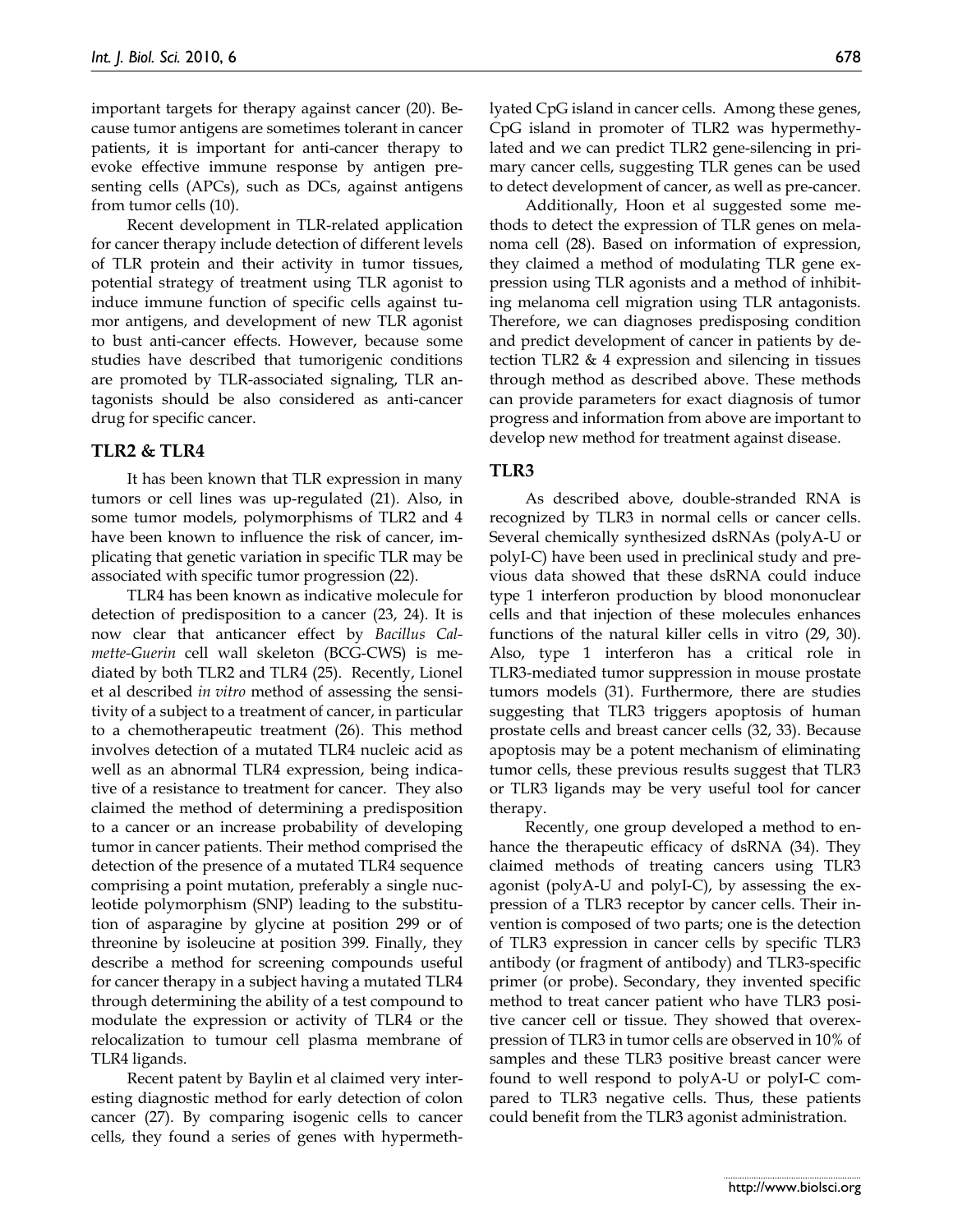# **TLR5**

TLR5 recognizes flagellin and is mainly expressed on antigen presenting cells (APCs), such as monocytes and DCs. Upon ligand-TLR5 interaction, flagellin evokes a series of immunomodulatory response in these cells (35, 36). Therefore, flagellin has been used as adjuvant that is effective in inducing innate immune response by APCs against tumor antigens (37). In this patent, they found that flagellin can inhibit tolerance on tumor antigens after administration in combination with tolerogenic tumor antigens. This effect of flagellin may be due to induction of IL-12 from APCs, while keeping IL-10 levels low. They used flagellin-expressing cell and tumor cell as an adjuvant, wherein all cells have been lethally irradiated. Recently, one group designed and tested a series of engineered flagellin derivates for NF-KB activation in vitro (38). They showed that most potent NF-KB activator, designated CBLB502, have the radioprotective effect in mouse model. The injection of CBLB502 before lethal dose of total-body  $\gamma$ -irradiation (IR) protected mice from both gastrointestinal and hematopoietic acute radiation syndromes, and led to improved survival. In contrast to normal tissues, this TLR5 ligand didn't change the radiosensitivity of mouse tumor, implying that TLR5 ligand may be valuable adjuvants for cancer radiotherapy and relatively safe protector for normal cells against high dose-radiation during IR. Although flagellin-elicited radioprotection required the TLR signaling adaptor MyD88, as well as TLR5 (39), the underlying mechanism remains unclear.

# **TLR7 & TLR8**

Imidazoquinoline compounds are well-known TLR7/8 agonists with strong local activity for innate immunity in viral infection and cancer. Synthetic imidazoquinoline compounds have been used as a potent adjuvant for eliciting T-cell responses to intracellular pathogens and model protein antigens (40). For example, Aldara<sup>TM</sup> (3M; imiquimod) is formulated as a cream for the treatment of superficial basal cell carcinoma, HPV infection (41). Attenuated mycobacterial antigen has been known as good candidate to set up therapy against HPV-related disease including cancer, but treatment for patients remains unsatisfactory in its efficacy and side effects.

Romagne et al have invented new TLR7 agonists and they have set up the method useful for treating a carcinoma (e.g. Bladder cancer) or viral infection (42). They synthesized new imidazoquinoline compounds and screened to find strong gamma delta T cell activator. Because gamma delta T cell is an important T cell subtype for innate immunity against cancers, they described immunization with mycobacterium antigen when used in combination therapy with TLR7 could be more effective than when used only antigen. Therefore, they claimed this method is effective some diseases, such as a bladder cancer, a skin tumor or an HPV infection.

# **TLR9**

As described above, unmethylated CpG oligonucleotides are generally detected by TLR9, leading to DC activation for innate and adaptive immunity. Because tumor can escape from immune surveillance system by interfering DC function or by failing to provide the necessary activation signals (43), Vicari et al have invented method for the modulation of the immune response through the manipulation of DCs using combined treatment with CpG oligodeoxynucleotides (CpG ODNs) and IL-10 antagonists (44). IL-10 secreted from tumor cells has been well known as strong regulator of DC function (45). Indeed, IL-10 induces T cell unresponsiveness and down-regulates innate immunity against tumor through the inhibition of IL-12 production (46). Furthermore, combined administration of an IL-10 antagonist and a TLR9 agonist is one of candidates for cancer treatment. Therefore, their invention provides a method of treatment against cancer comprising administering to a patient with a series of a tumor-derived DC inhibitory factor antagonist (e.g. IL-10 signaling blocker) in combination with CpG ODNs as TLR9 agonist.

# **Current and Future Developments**

TLRs have been implicated as a family of proteins which are involved in induction of innate immune response against microbial insult from surrounding, such as bacteria and virus. Today, a research between innate immunity and cancer is drawing a lot of attention from investigators, and this study actually provides critical information for development of therapeutic strategies against cancer. Recent studies and patents showed TLR expression profile could be one of guidelines for diagnosis of specific cancer. Using TLR agonist or antagonist in combination with antigen isolated from tumor, we can anticipate increasing effect of vaccination and evoking specific innate immunity against cancer. Although TLR can mediate host innate immune system, over-expression of TLRs has been paradoxically found in many tumor cases. Furthermore, it has been demonstrated that TLR-mediated signaling promotes tumor growth, and escape of tumor cells from host immune system has been observed in some cancer models. These studies and observation strongly sug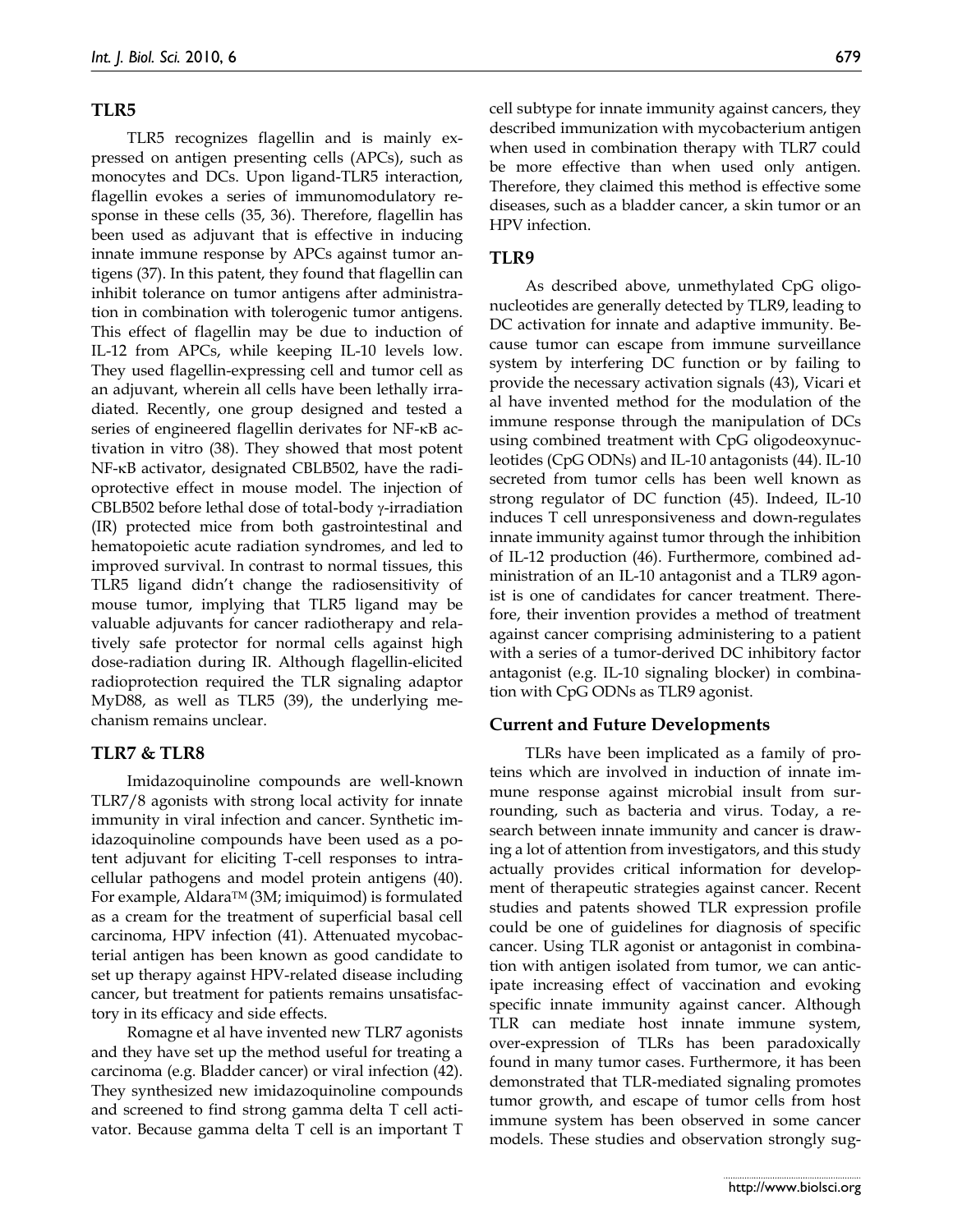gest that biological outcomes induced by high levels of the protein are determined by both inter- and intra-cellular environment. Although recent issues have continuously claimed that specific TLR or signaling molecules in TLR pathway are involved in pathogenesis of cancers, choices of use of either agonist or antagonist for TLR in the context of therapy could not be decided immediately. The study of TLRs is still in early stage, so we need to explore more detailed function of each TLR in different types of cancer. Without that information, one would not be able to develop therapeutic strategies using TLR pathway.

#### **Abbreviations**

TLRs: Toll-like receptors; PRRs: pattern-recognition receptors; PAMPs: pathogen-associated molecular patterns; LLR: extracelluar leucine-rich repeats; NF-KB: nuclear factor of kappa light polypeptide gene enhancer in B-cells; MAP: mitogen-associated protein; IRFs: interferon regulatory factors; TRIF: TIR domain-containing adaptor inducing IFN- $\beta$ ; DCs: dendritic cells; BCG-CWS: Bacillus Calmette-Guerin cell wall skeleton; SNP: single nucleotide polymorphism; dsRNA: double-strand RNA; APCs: antigen presenting cells; CpG-ODN: CpG oligodeoxynucleotide.

#### **Acknowledgement**

We thank all the members of the Ouchi Lab for discussion. Supported by NIH/NCI CA79892, NIH/NCI CA90631 and Susan G. Komen Foundation (T.O.).

#### **Conflict of Interests**

The authors have declared that no conflict of interest exists.

#### **References**

- 1. Takeda K, Akira S. Toll-like receptors in innate immunity. International immunology 2005; 17: 1-14.
- 2. Akira S, Takeda K. Toll-like receptor signalling. Nature reviews 2004; 4: 499-511.
- 3. Zhang D, Zhang G, Hayden MS, et al. A toll-like receptor that prevents infection by uropathogenic bacteria. Science 2004; 303: 1522-6.
- 4. Plattner F, Yarovinsky F, Romero S, et al. Toxoplasma profilin is essential for host cell invasion and TLR11-dependent induction of an interleukin-12 response. Cell Host Microbe 2008; 3: 77-87.
- 5. Takeda K, Akira S. TLR signaling pathways. Semin Immunol 2004; 16: 3-9.
- 6. Moynagh PN. TLR signalling and activation of IRFs: revisiting old friends from the NF-kappaB pathway. Trends Immunol 2005; 26: 469-76.
- 7. Yamamoto M, Akira S. TIR domain-containing adaptors regulate TLR signaling pathways. Adv Exp Med Biol 2005; 560: 1-9.
- 8. Liew FY, Xu D, Brint EK, O'Neill LA. Negative regulation of toll-like receptor-mediated immune responses. Nature reviews 2005; 5: 446-58.
- 9. Cook DN, Pisetsky DS, Schwartz DA. Toll-like receptors in the pathogenesis of human disease. Nature immunology 2004; 5: 975-9.
- 10. He W, Liu Q, Wang L, Chen W, Li N, Cao X. TLR4 signaling promotes immune escape of human lung cancer cells by inducing immunosuppressive cytokines and apoptosis resistance. Mol Immunol 2007; 44: 2850-9.
- 11. Balkwill F, Coussens LM. Cancer: an inflammatory link. Nature 2004; 431: 405-6.
- 12. Ernst PB, Takaishi H, Crowe SE. Helicobacter pylori infection as a model for gastrointestinal immunity and chronic inflammatory diseases. Digestive diseases (Basel, Switzerland) 2001; 19: 104-11.
- 13. Li Q, Withoff S, Verma IM. Inflammation-associated cancer: NF-kappaB is the lynchpin. Trends in immunology 2005; 26: 318-25.
- 14. Coste I, Le Corf K, Kfoury A, et al. Dual function of MyD88 in RAS signaling and inflammation, leading to mouse and human cell transformation. J Clin Invest 2010; 120: 3663-7.
- 15. Pikarsky E, Porat RM, Stein I, et al. NF-kappaB functions as a tumour promoter in inflammation-associated cancer. Nature 2004; 431: 461-6.
- 16. Palayoor ST, Youmell MY, Calderwood SK, Coleman CN, Price BD. Constitutive activation of IkappaB kinase alpha and NF-kappaB in prostate cancer cells is inhibited by ibuprofen. Oncogene 1999; 18: 7389-94.
- 17. Griffin JD. Leukemia stem cells and constitutive activation of NF-kappaB. Blood 2001; 98: 2291.
- 18. Ditsworth D, Zong WX. NF-kappaB: key mediator of inflammation-associated cancer. Cancer biology & therapy 2004; 3: 1214-6.
- 19. Fukata M, Chen A, Vamadevan AS, et al. Toll-like receptor-4 promotes the development of colitis-associated colorectal tumors. Gastroenterology 2007; 133: 1869-81.
- 20. Wolska A, Lech-Maranda E, Robak T. Toll-like receptors and their role in carcinogenesis and anti-tumor treatment. Cellular & molecular biology letters 2009; 14: 248-72.
- 21. Yu L, Chen S. Toll-like receptors expressed in tumor cells: targets for therapy. Cancer Immunol Immunother 2008; 57: 1271-8.
- 22. El-Omar EM, Ng MT, Hold GL. Polymorphisms in Toll-like receptor genes and risk of cancer. Oncogene 2008; 27: 244-52.
- 23. Nihon-yanagi Y, Park Y, Ooshiro M, et al. [Expression of toll-like receptor 4 in colorectal cancer]. Gan To Kagaku Ryoho 2008; 35: 2247-9.
- 24. Gatti G, Quintar AA, Andreani V, et al. Expression of Toll-like receptor 4 in the prostate gland and its association with the severity of prostate cancer. Prostate 2009; 69: 1387-97.
- 25. Tsuji S, Matsumoto M, Takeuchi O, et al. Maturation of human dendritic cells by cell wall skeleton of Mycobacterium bovis bacillus Calmette-Guerin: involvement of toll-like receptors. Infection and immunity 2000; 68: 6883-90.
- 26. Lionel A, Guido K., Laurence Z. Toll like receptor 4 dysfunctions and the biological applications thereof. WO Patent 2008;: WO2008009693.
- 27. Baylin SB, Criekinge W., Schuebel K.E., Cope L., Suzuki H., Herman J.G. Early detection and prognosis of colon cancers. US Patent application 2008;: 20080085867.
- 28. Hoon DSB, Goto Y. Functional toll-like receptors (TLR) on melanocytes and melanoma cells and uses thereof. US Patent application 2009;: 20090011418.
- 29. Cheng YS, Xu F. Anti-cancer function of polyinosinic-polycytidylic acid. Cancer Biol Ther 2010; [Epub ahead of print].